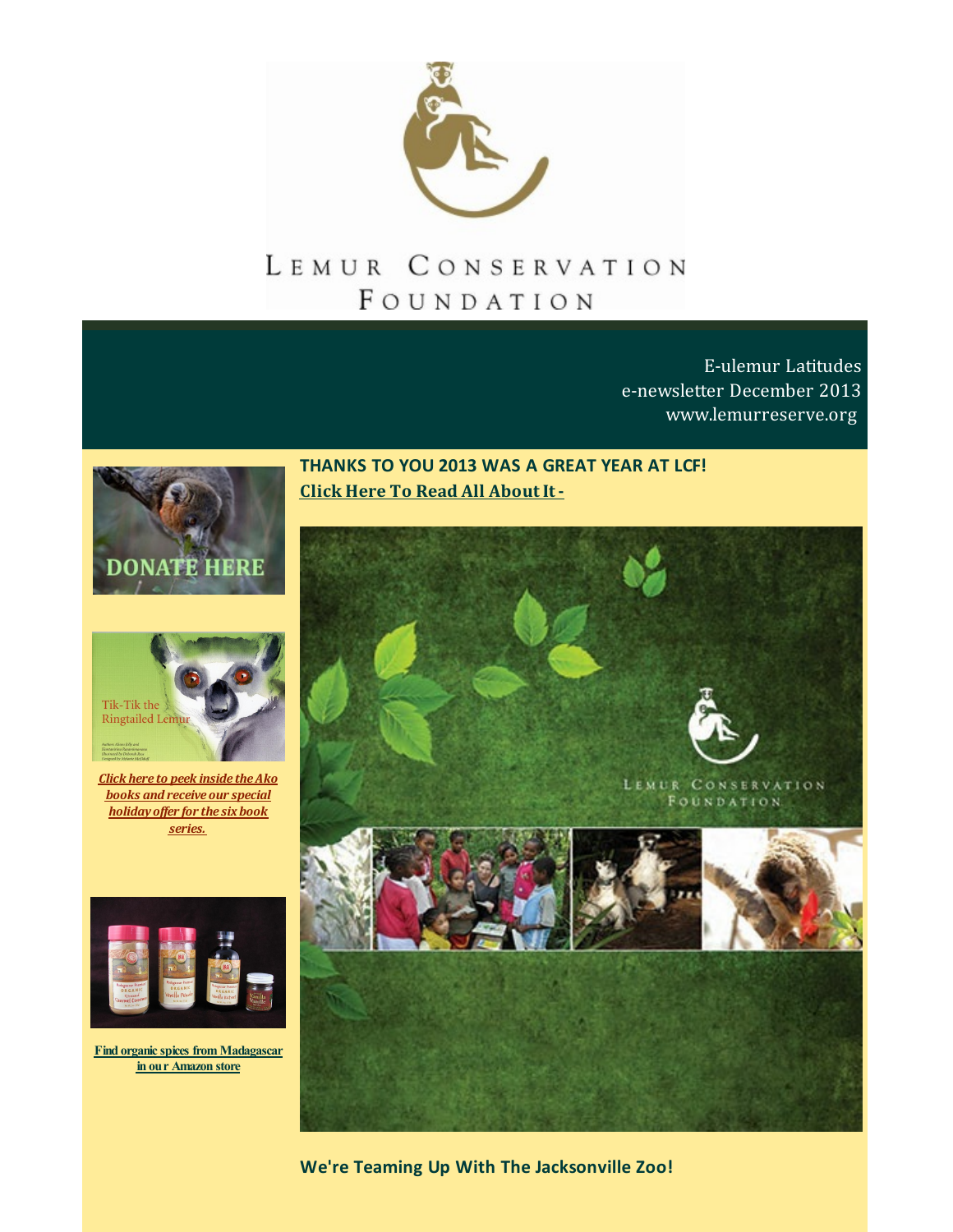



## Zoo Educators Workshop January 18, 2014 9am-5pm Jacksonville Zoo and Gardens

The Lemur Conservation Foundation's Zoo Educators Workshop is a full day workshop focused on introducing zoo educators to the Ako the Aye-Aye books, posters and educators guide. We will familiarize zoo educators with curriculum content and background information while integrating key conservation concepts into the educators guide.



This open and engaging event will provide zoo educators with an opportunity to model, practice and evaluate lessons and activities from the Ako the Aye-Aye curriculum.

Our goals is to:

- . Promote awareness and support for the curriculum among zoo educators.
- Opportunity for zoo educators to give feedback, share activities and zoo extension ideas and recommendations for future Ako the Aye-Aye Workshops.
- Establish a network of zoo educators within Florida that support the curriculum and educators that use it in their classrooms.

Participants will receive conservation education materials including posters, books, and a teaching guide from the Ako Project.

This workshop will inspire, exhilarate and empower educators, teachers and students as they navigate their way through six lemur adventures in Madagascar.



For Information or to RSVP Please Contact: Christina Dembiec Jacksonville Zoo and Gardens Phone: 904.757.4463, ext. 107 Email: dembieco@jacksonvillezoo.org





### **Christina Dembiec and the Jacksonville Zoo are leading an Ako Series: Madagascar Lemur Adventures workshop for zoo educators.**

We'r ewor king hardto br ing theAko Pr ojectto teacher s, students, classr ooms, andzoos near you, and looking forwardto inspir ing the nextgener ation ofLemur 'Conser vationeer s'!

In 2013 LCF wor ked with Kr is Whipple to produce Ako Project based classroom materials that teachers can use to help meetgr ade appr opr iate goals in science, math, language ar ts, andmor e. Kr is's r ecent project include Disney Natur e Workbooks for natur e series like African Cats, Chimpanzee and Bears as well as Pixar 's Finding Nemo 3-D. She also wor ked on inter pr etive tr aining pr ogr ams for The San Diego Zoo andSan Diego Safar iPar k.

LCF's Ako Project will begin 2014 with ao ne day workshop for zoo educators hosted by Christina Dembiec andthe Jacksonville Zoo, Kr is Whipple, andPattie Walsh, LCF's Dir ector ofResear chand Oper ations. In addition to classr oom based presentations and mater ials for teachers we are engaging with zoo educator s to develop apr ofessional, continuing education pr ogr am wher e teacher s can become 'Ako Cer tified.'

Br inging theAko Pr ojectto teacher s helps motivate andinspir e students to pur sue car eer s in science and conser vation biology, andfoster s compassion andaction for animals andthe envir onment- cr eating a lemur friendly world for their future.

Wouldyoulike to learn mor e abouttheAko Pr oject?**[Clickheretoreadabout](http://r20.rs6.net/tn.jsp?f=001zzDbRsyxGVf2ZaekZ_L-UM7QafhZ5FV6pzdQrfjUPmqNsQEljPGY3-TWvP_e2_bwhMgthdoDYOGcM5Gf3149qwePcMHNS74S7PevqOyoukeHkl-tWEKWxQBP7KRtUHc_8NmmwCe8Z8hdIfHxfzYZOuDYjqGvoIp92kiO6cfxqJN_L-N2RFaQMOqfNlU7pJSLpU0EpdtsmHIDeo81uLnpU8y7rfvRbmEynfu8OsEZ1jT3bHUApFTmivLy91oXdnXVyJbihsL-a_M=&c=&ch=) thesixbookseries, written by Dr. AlisonJolly andillustratedby DeborahRoss.**

*'This enchanting and ravishingly illustrated little book about some ofthe world'smost beautiful and*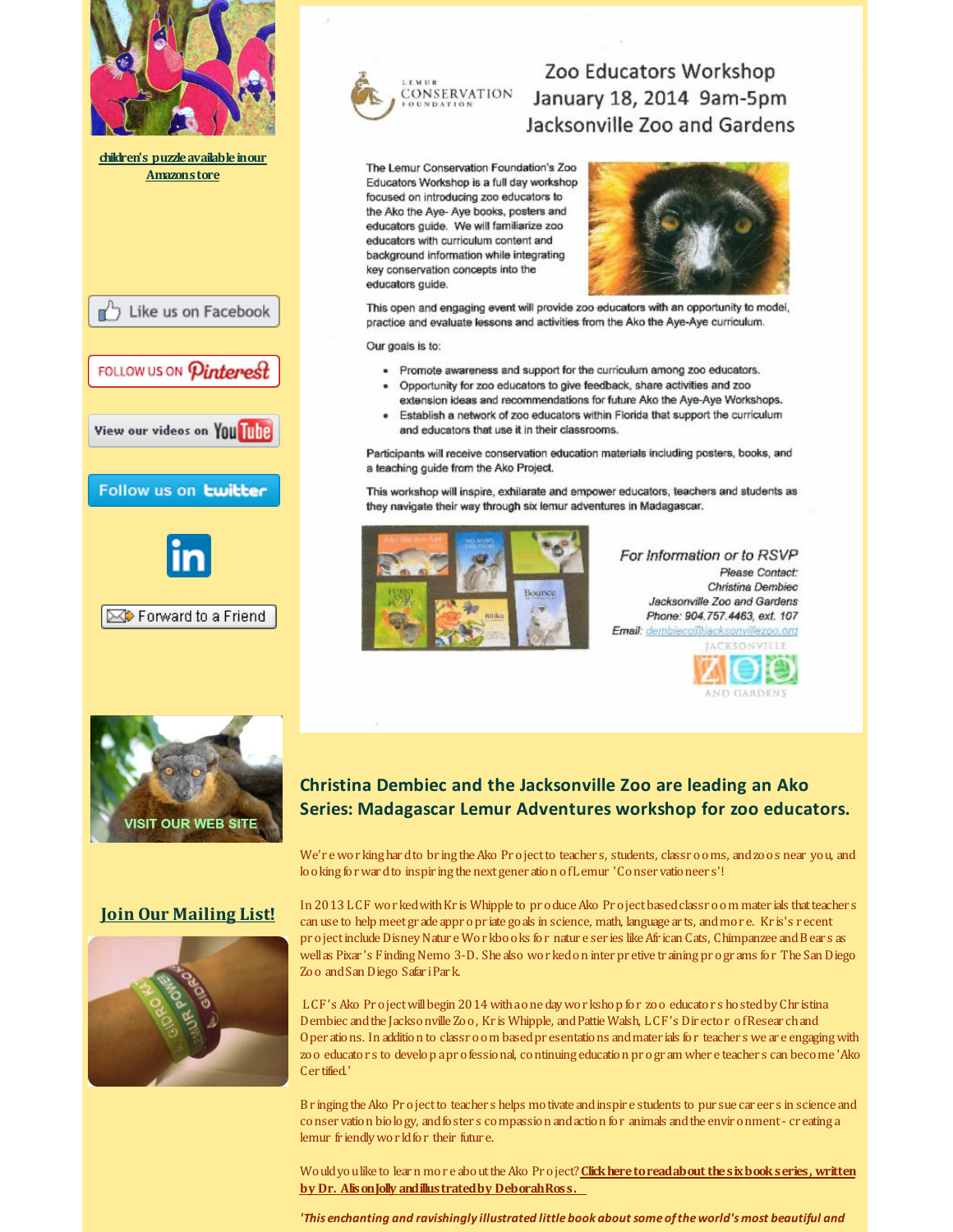*endangered creatures cannot fail to captivate itsreaders, young and old.' Dr. Ian Tattersall.*



**Results of Madagascar's Run Off Election To Be Announced 7 January**

*The Economist* reportsa nervouswaitfor election results, 'Some Malagasy have alloweda bitmore sunlightto creep into their forecasts since the final round of a presidential election on December 20th, whose results are due to be announced on January 7th. "I have hope, but not confidence," offered Lalaiana Razamaniriama, a school administrator, as she stood outside a polling station in the capital, Antananarivo.' **[READMOREHERE](http://r20.rs6.net/tn.jsp?f=001zzDbRsyxGVf2ZaekZ_L-UM7QafhZ5FV6pzdQrfjUPmqNsQEljPGY37gCowF6sgrW4XUEQYBxIizFix_mTnsMRrsz16iLA4q-91SSPe4TywhiQOl0GSR3d6nUR65XY1N4ArmDyihqlhjMqAYD0HUSJsjBCmgIKDRTtblcSWbuf9lLZscAWIFAy31UQLkpBBUtSDCyFi195pCsJhX2b5gxlty2Ollifkv4JobUF_HUhMiPubV_OSyyeg==&c=&ch=)**

While *Business Week* r epor ts that'Madagascar 's former finance minister , Her yRajaonar imampianina, is leading in the r ace to become the Indian Ocean islandnation's nextpr esident, the elector alcommission said, with95 per centofthe ballots counted. **READ [MORE](http://r20.rs6.net/tn.jsp?f=001zzDbRsyxGVf2ZaekZ_L-UM7QafhZ5FV6pzdQrfjUPmqNsQEljPGY37gCowF6sgrWzMUd9eyGAL8aJ049kJ-EVCf9GMCsrJXykSCh1WL1WFoyVDPIcj44qOHZOsBcKJ1jkNRyK9cvP-uLGq3XMv1e3bGZiVDvRJTtQ7dCEI7MisoeaEtWY0v32M7lTWisE095aGgco9EKs52MhJmH-6a8CuPwJS65PW8FDf226VQ56V35Q6LV56Aogxd0tKzBVC3tTVLgVJK9phECbdcvDhDz2YUFk6GeL9CM&c=&ch=)**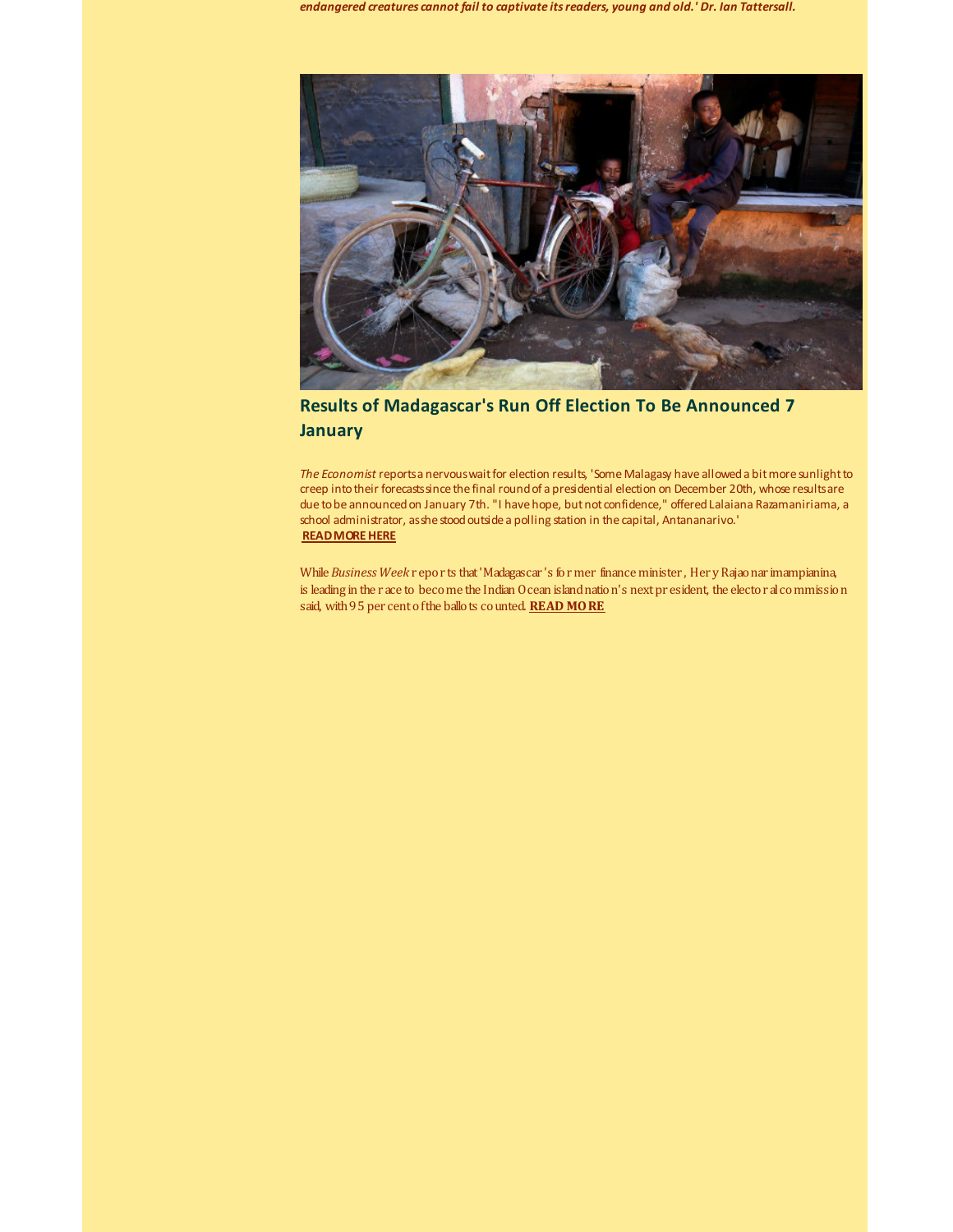# appy New Year

watercolor by Deborah Rossdeborahrossart.com

#### **Thank You For Your Involvement & Support**

We have had a very successful and exciting year at the Lemur Conservation Foundation (LCF) with some significant achievementsin our conservation, education, andoutreach partnerships. Thankstoyour involvement, we are able toincrease our impactin the communitieswe serve, aswell asmeetthe challenges facing lemurs, the most endangered primates species in the world, and Madagascar's important biodiversity.

Atthistime we invite you tojoin usaswe buildon our successes. For example, in 2012 all three ofthe rare Mongoose lemursborn in the United States belonged to LCF. In addition to the Mongoose lemur births, Ansell, a Ring-tailed lemur, gave birth to twins. Ansell is an experienced mother, who gave birth in the forest for the second time and reared her infants while leading her troop, marking a significant achievement for our freeranging colony.

This is why we ask you to consider a year-end gift to help us expand our success in lemur propagation, *the core of our mission, onsite research opportunities, and education outreach that will help build awareness about lemurs and sustain their populationsin the future.*

In 2014 LCF's Ako Project, a series of six books for children 4 to 8 years old, written by Dr. Alison Jolly and illustrated by Deborah Ross, will launch a conservation education program in the United States. We are also implementing a continuing education program for teacherswith our education colleaguesatthe Florida Association of Zoos and Aquariums. These Ako based workshops, along with our 'Teachers' Institute For Conservation Ecology' will help teachersbecome 'AkoCertified,' andbring thisvital conservation message into classroomsacrossthe state. Your participation helpstomake conservation education programslike these possible.